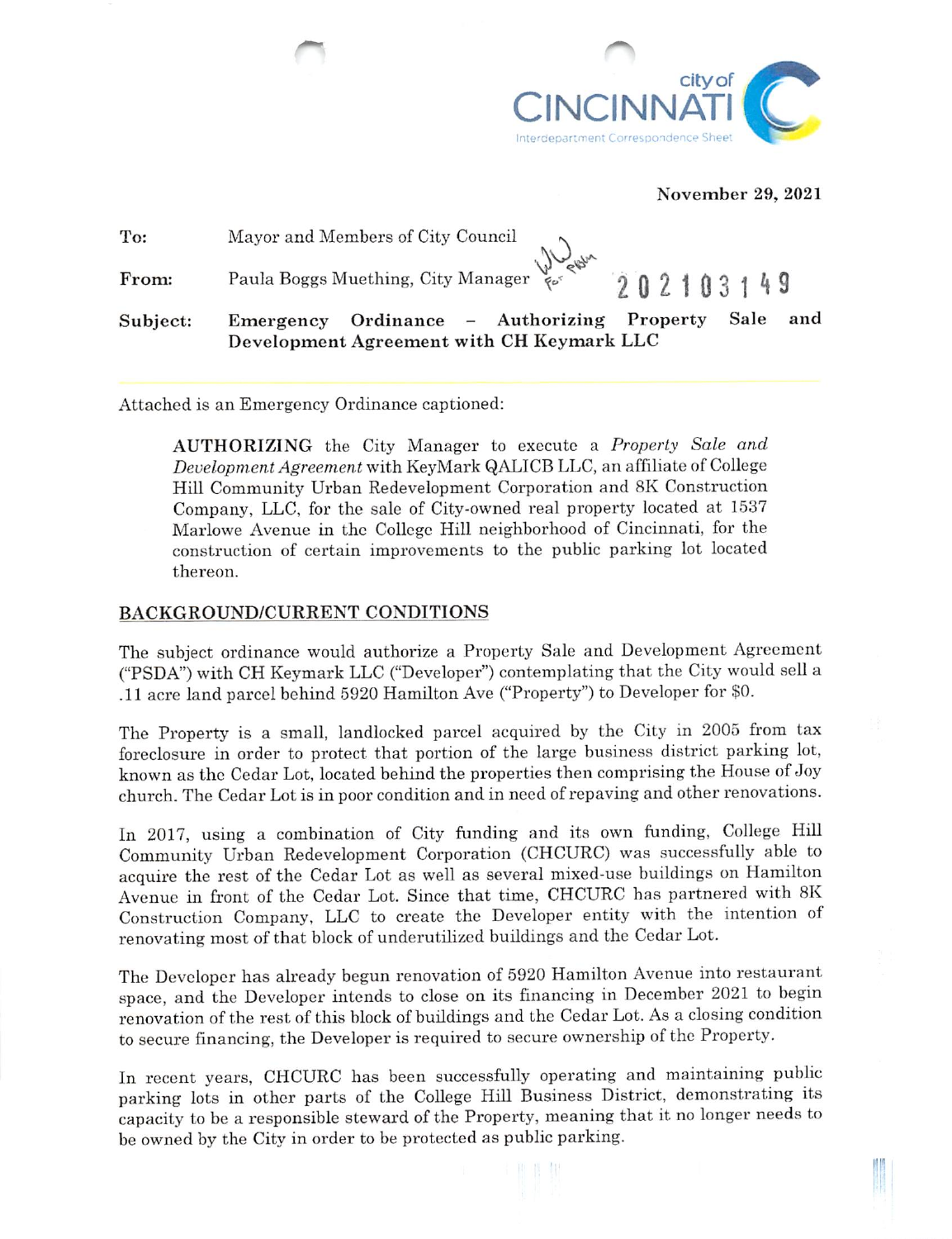Property Sale and Development Agreement CH Keymark LLC Page 2 of 8

## DEVELOPER INFORMATION

The Developer, CH Keymark LLC, has acquired control over many of the surrounding buildings, as well as the surrounding parking lot parcels, with the intention of renovating those buildings and the parking lot. The Developer is an affiliate of both the College Hill Community Urban Redevelopment Corporation (CHCURC) and well as 8K Construction Company, LLC (8K), with CHCURC holding the majority ownership. CHCURC has long been a strategic partner in the City's in efforts to revitalize the College Hill Business District, while 8K has successfully done mixed-use renovation projects in Cincinnati.

## DESCRIPTION OF PROPOSED SALE

The City determined that the Property has a fair market value of approximately \$9,600. However, the City is agreeable to sell the Property to the Developer for \$0 because the City will receive benefits from the sale that equal or exceed the fair market value. The property will be restricted for public parking for no less than 20 years, the City will be relieved of ownership costs, and the Developer will be able to complete a major renovation of the parking lot to support a multimillion dollar renovation of several mixeduse buildings in the College Hill Business District.

Under the terms of the PSDA, as consideration for the sale below fair market value, the Developer will be required to place a public parking use restriction over the Property for 20 years. The Developer will also be required to complete an approximately \$440,000 renovation of the Cedar Lot.

The proposed sale was approved by the City Planning Commission at its meeting on November 5, 2021.

The proposed sale is consistent with several areas of Plan Cincinnati, including "encourage shared parking in consolidated lots" (p. 10), as well as "assemble vacant and underutihzed properties within existing centers of activity and target them for reinvestment" (p.116).

### RECOMMENDATION

The Administration recommends approval of this Emergency Ordinance. The reason for the emergency is that the Developer is required to secure ownership of the Property in order to secure major renovation financing in December 2021.

Attachment: A. Property location and photographs

Copy: Markiea L. Carter, Director, Department of Community & Economic Development ^ ^